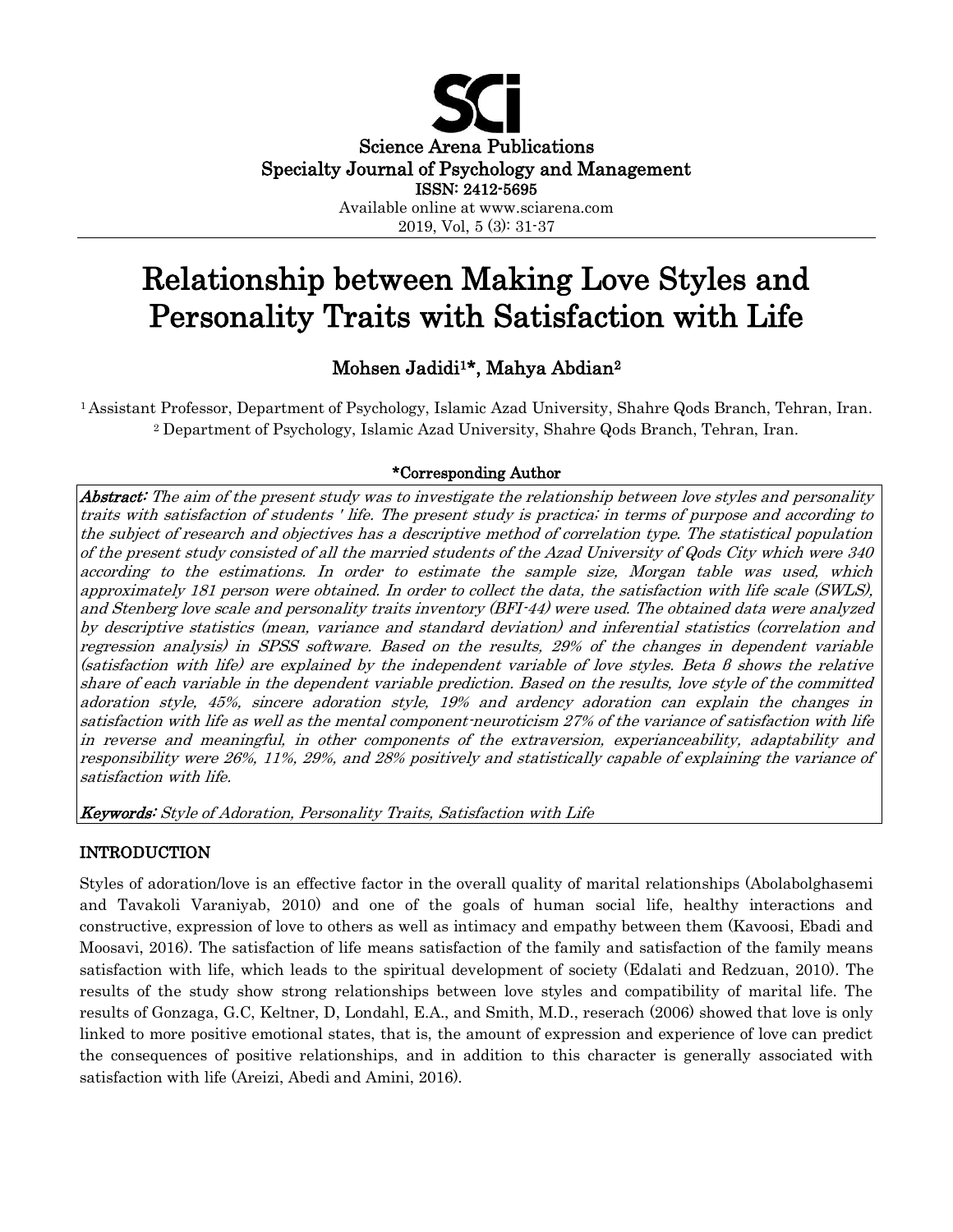The results of Fotouhi and Abolghasemi (2017) showed that neuroticism, negativiely and extraversion, agreement, aperture and loyalty positively predict marital adjustment. The results of path analysis showed that the style of love, amiable, erotic, logical, factitious and devotional can also have minor and complete intermediate role in the relationship between personality characteristics and marital adjustment. Variables such as love styles can be manipulated and moderated due to their dynamic, changeable and scalable nature, hence, the mediating role of these processes in the proposed pattern of the research gives the promise that the consultants of the marriage and family area, instead of focusing on the constant factors in their interventions, can focuse on communication patterns and couples ' lovemaking.

Nameni, Abbasi, and Zareie (2017) showed that romantic, manic, and devotional love style are the predictors of marital commitment, and among the beliefs of non-rational communication, belief in devastating is the opposite of marital commitment predictors. Since commitment is considered as a decision to continue a marital life, it is necessary to help couples to know that a relationship is a set of skills that can be learned and, in this way, they could develop and strengthen the sense of marital commitment in themselves and thus contribute to the stability and sustainability of their family. Kermani and Rezaei (2016) showed that spiritual intelligence, love styles and marital adjustment have meaningful correleation with happiness of couples, and the Cordova, J.V, and his colleagues (2014), were examined the ability to identify and express emotions, intimacy and marital satisfaction. The sample of this study included 92 married couples. The results showed that the ability to identify and express the emotion with marital adjustment was moderated by intimacy. White and colleagues (2004), examined the five major personality factors and establish personality relationship with Samimet and styles of love in the 117 students of psychology. In this study, they used NEO personality questionnaire and the Love Attitudes Scale (LAS) and the results showed that there is a negative correlation between the neuroticism and intimacy and relationship satisfaction. Extraversion has a positive correlation with the satisfaction of the relationship, intimacy and erotic styles of love. Being conscientious had a positive correlation with the relationship satisfaction and intimacy and erotic and devotional styles of love.

According to the above metioned, it can be said that marriage is one of the most important decisions in every person's life and studying the relationships of couples can be contributed to clarify the framework of structures that the relationships of couples in which they are formed, and the relationships of couples are among the most important factors affecting the satisfaction or lack of consent of life and the mental health of both partners, so taken these in to account and given that the family welfare and help solving their problems ,it has been of great importance in this study;the importance of satisfaction with life (especially marital life) and two factors of styles adoration and personality traits of individuals and its effects on satisfaction with life in married people were studied.

#### Material and Method

The method of research is practical in terms of application and according to the subject of research is a descriptive and correlational type. The statistical community of the present study was all married students of the Azad University of Shahre Qods, which were calculated 340 individual and sample size was estimated 181 people using Morgan table. In order to collect the research data, the satisfaction with life scale, Stenberg love scale and personality traits questionnaire were used, which have been introduced below.

#### Satisfiction with life (SWLS)

This questionnaire was established by Diener, Emmons, Larsen and Griffin (1985). This scale has 5 questions. For each question, there are 7 spectrum from completely opposite to fully agree that the option is with completely opposite means the equivalent of score 1 and the fully agreed option is equivalent to the 7 score. Therefore, the scope of the scores has a score of 5 to 35 fluctuations. Higher scores represent greater satisfaction with life. The validity of the scale was 0.87-α coefficient and its vertification coefficient was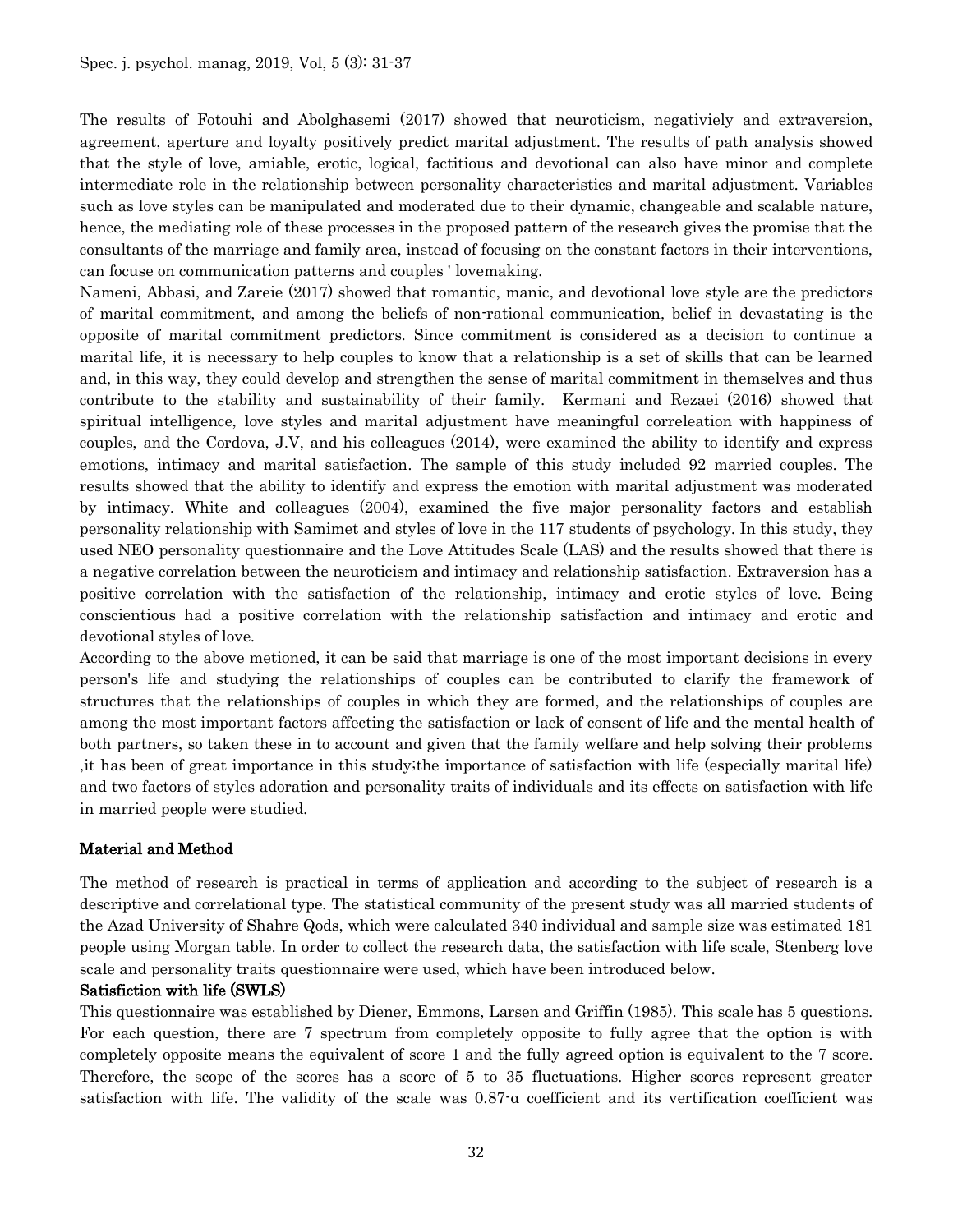reported as 0.82. Reliability (Cronbach's alpha, 0.85) and validity (convergent and differential) were desirable for the scale (Diener, Horwitz and Emmon, 1985). Bayani, Mohammad Kouchaki, and Goodarzi (2007) also, obtained the variability of this scale on a sample of 109 students of the Islamic Azad University of Azadshahr, using Cronbach's alpha (0.83). The validity of this scale was obtained 69.0 by verification method. Construct validity was estimated through convergent validity using the Oxford Happines Inventory (OHI) and Beck's Depression Inventory (BDI), which was negatively correlated with the happiness Inventory and with Beck's Depression Inventory. Based on the results of this study, life satisfaction scale is a useful scale in Iranian psychological research. The reliability of this questionnaire in the present study was 0.761.

#### Identity Style Inventory (ISI)

This scale has been prepared by Robert Steenberg in 1986 and has 45 questions that examine three styles of sincere, erotic and committed love. The first expressions (1-15) of the sincere style, 15 middle words (30-16) are for erotic, and the last 15 words (45-16) are for commitment style. In response to that, a 9-degree scale has been used. After specifying that the person has earned a weak or strong score in any sub-scale, his romantic style becomes clear. Cronbach's alpha for this study was reported 0.90 and the cross-correlation analysis was used to calculate its validity. The results were reported for sincere and commitment 0.73 and for commitment, 0.71. In an Iranian research, Mahmoudi, Gulshani and Norouzian (2013) reported the Cronbach's alpha to the sincere 93.0, the erotic 95.0, the commitment 96.0, and the entire questionnaire 95.0.

#### Personality traits Questionnaire (BFI-44)

Big Five Inventory examines the main characteristics of the five factors (extraversion, neuroticism, adaptability, conscientiousness, acceptance) by short expressions, in other words, the need to measure the main components of the five personality factors through short phrase, made John, Donaand and Kentel to establish BFI inventory (1991; quoted by Kurko and Hanna, 2004). This questionnaire provides effective and flexible measuring of the five personality dimensions, when the distinct measurement of individual aspects is not the main focus of reserach. A five-factor questionnaire (John et al., 1991; John and Strivastava, 1999; quoted by Korko and Hanna, 2004), contains 44 short questions that in Iran is used by Shokri (2004), which is based on a five-degree scale of the completely opposite (1) to fully agree (5). Questions with consensus of experts and using experimental analysis of the question were selected to achieve the main traits that were referred to the five major personality factors (Rmsted and John, 2007; quoted by Taghi Lu, Zare' Bahram Abadi and Arian, 2010). Garavand, Shokri, Afzali, and Tulabi (quoted by Shokri et al., 2008) in Research on 419 students (166 male, 253 female) with the aim of investigating the BFI factor structure by exploratory factor analysis, showed the five-factor model. In this study, the results of realibilty factor analysis also confirmed the factor structure of exploratory factor analysis, showed that five factors with data were reasonably consistent. Shokri colleagues (2004), obtained the Cronbach's alpha coefficient for neuroticism, acceptance, extraversion and adaptation 85.0, 84.0, 76.0, 60.0, respectively. In the study of Taghi Lu, Zare ' Bahram Abadi and Arian (2010), Cronbach's alpha for mental neuroticism, extraversion, receptive, adaptability and perceptive were 80.0, 70.0, 77.0, 56.0, 82.0. In the research of Shokri and colleagues (2004), Cronbach's alpha for neuroticism and extraversion factors were 84.0 and 72.0, respectively. Research of Abdollah pur and collegues (2012) showed the Cronbach's alpha for mental neuroticism and extraversion factors 87.0 and 85.0, respectively. In the present study, Cronbach's alpha coefficient for neuroticism, extraversion, acceptance, adaptability and conscientiousness were 73.0, 69.0, 75.0, 71.0 and 77.0, respectively.

#### Results

The results showed that the frequency of male in statistical sample was equal to 38.4% and the frequency of female was 61.6% (n=225) and 19.2% of students were less than 25 years, 38.4 percent between 25 to 30 years, 22.5% between 31 and 35 years and 20% higher than 35 years old.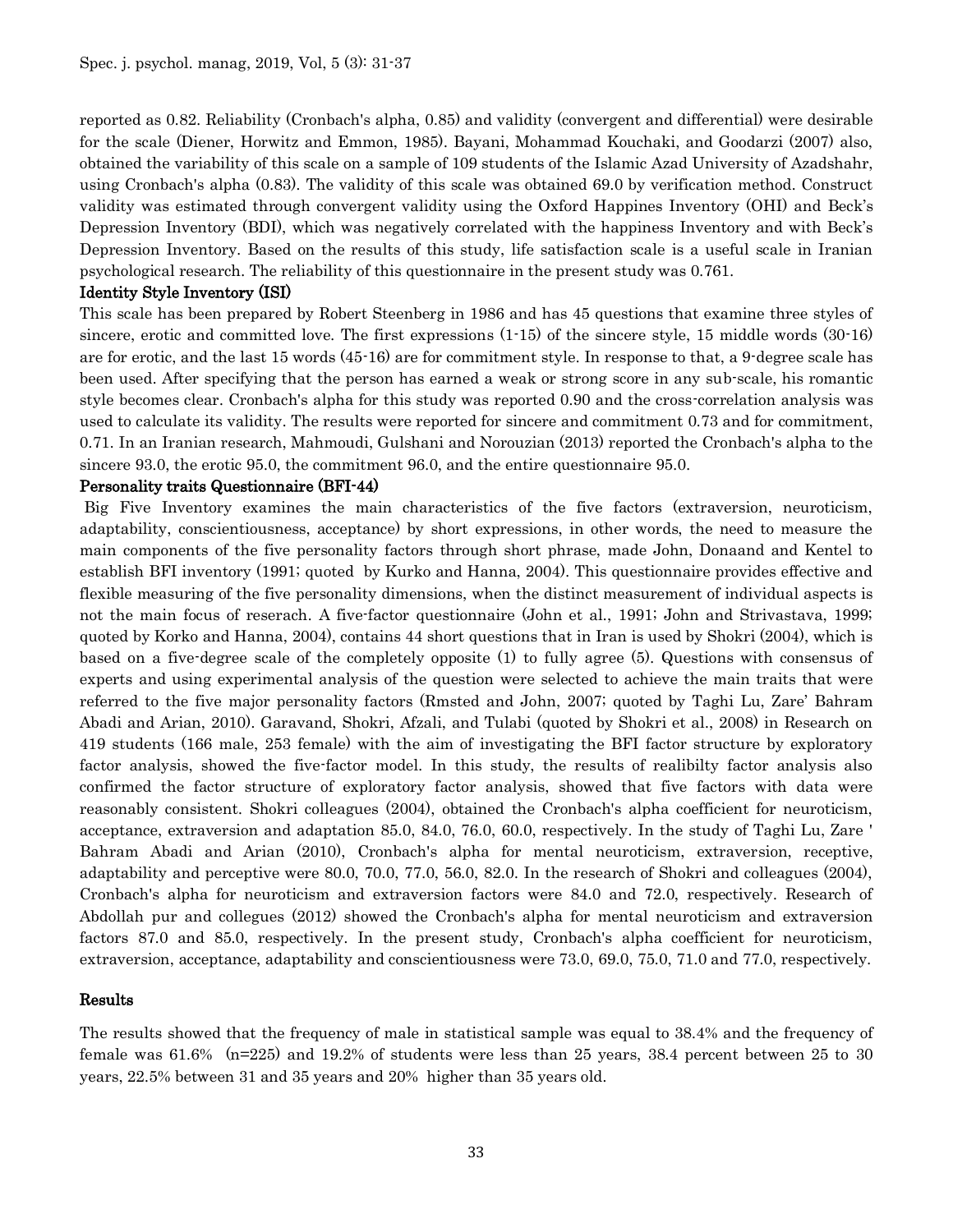|                     | variables            | mean   | <b>Standard deviation</b> |
|---------------------|----------------------|--------|---------------------------|
| Styles of adoration | Marital satisfaction | 165.72 | 25.29                     |
|                     | Loyalty              | 83.22  | 14.29                     |
|                     | Sincere              | 55.71  | 5.84                      |
|                     | Erotic               | 50.33  | 10.95                     |
| Personality traits  | Extraversion         | 38.17  | 4.306                     |
|                     | Adoptability         | 40.57  | 1.113                     |
|                     | Conscientious        | 42.81  | 4.072                     |
|                     | Neuroticism          | 39.78  | 4.350                     |
|                     | Receptive            | 41.89  | 5.780                     |

Table 1. Mean and standard deviation of research variables

According to table 1, marital satisfaction was equal to 165.99 among respondents and for each of the other variable personality characteristics, adoration styles are brought about. Based on the results, 29% of the changes in dependent variable (life satisfaction) by the independent variable of love styles of 63% are explained by personality traits.

Table 2. The estimates of model

| Model                     | n     | $\mathbf{R}^{\mathbf{2}}$ | Moderated R | Standard deviation |
|---------------------------|-------|---------------------------|-------------|--------------------|
| <b>Adoration patterns</b> | 0.439 | 0.193                     | 0.185       | $_{0.981}$         |
| Marital satisfaction      | 0.799 | ${0.638}$                 | 0.637       | 1.83874            |

| Model                    | Non standard coefficient |            | Standard coefficient |        |      |
|--------------------------|--------------------------|------------|----------------------|--------|------|
|                          | в                        | Std. Error | Beta                 |        | Sig. |
| Constant                 | 3.105                    | .424       |                      | 12.315 | .000 |
| Loyalty adoriation style | .235                     | .512       | .454                 | 15.988 | .000 |
| Sincere adoration style  | .295                     | .215       | .191                 | 21.174 | .000 |
| Erotic adoration style   | .412                     | .314       | .252                 | 13.525 | .001 |

Table 3. Model coefficients

In the table (3), β Beta is the relative contribution of each variable in predicting dependent variable. Based on the results, the love style of the commitment, 45%, the sincere adoration style, 19% and the erotic adoration style is 25% that can explain the changes in life satisfaction.

| Model               | Non standard coefficient |            | Standard coefficient |        | Sig. |
|---------------------|--------------------------|------------|----------------------|--------|------|
|                     | в                        | Std. Error | Beta                 |        |      |
| Constant            | 3.501                    | .450       |                      | 17.775 | .000 |
| Neuroticism         | .214                     | .54        | $-0.27$              | 21.968 | .000 |
| <b>Extraversion</b> | .31                      | .62        | 0.26                 | 15.057 | .002 |
| Experienceablity    | .154                     | .66        | 0.11                 | 14.656 | .001 |
| Adoptability        | .325                     | .65        | 0.29                 | 16.290 | .001 |
| Receptive           | .315                     | .50        | 0.28                 | 26.549 | .004 |

Table 4. Estimated coefficients of model

In the table (4), the results of beta coefficient indicate that the psychological component of the neuroticism, 27% of the variance of life satisfaction is reversed and significant, in other components of extraversion, experienceability, adaptability and receptive of biology were 26%, 11%, 29% and 28% positively and it is able to explain the variance of life satisfaction.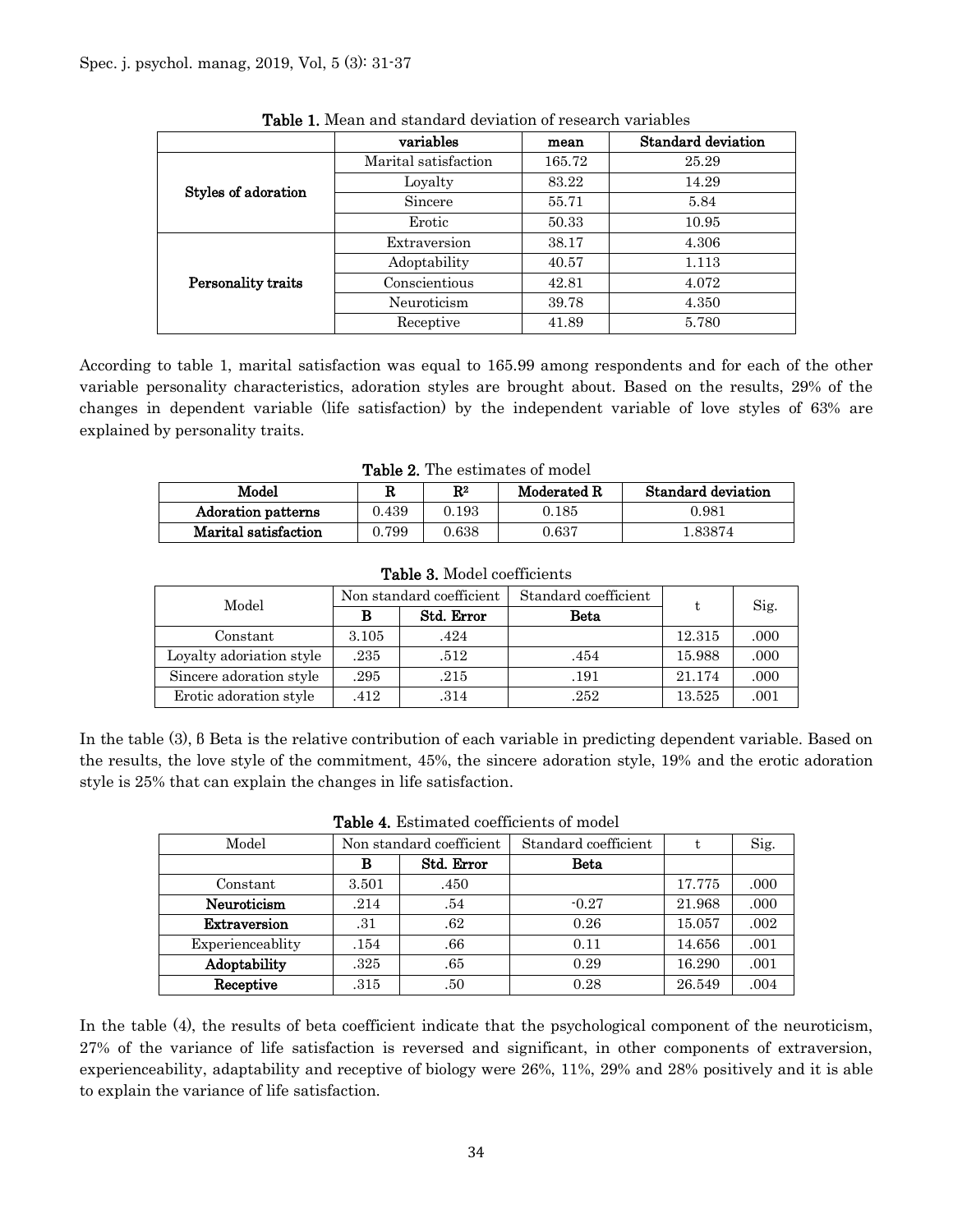#### Conclusion

Based on the obtained results, 29% of the changes in dependent variable (life satisfaction) were determined by the independent variables of adoration styles and the results showed that the love style of the loyalty, 45%, a sincere adoration style, 19% and erotic adoration style, 25% are able to identify changes in life satisfaction. The findings of this study were consistent with the results of Namini, Abbasi and Zarei (2017), Kermani and Rezaei (2016), Hafazi Torghabeh and collegues works (2006).

Love is commonly defined as an emotional and passionate experience between the two individuals which may be reflected in a few aspects, such as attitude, emotion and behavior. Previous studies have reported that love attitudes are related with a wide range of variables including personality characteristics, life satisfaction, sexual relations, and stress psychology, or disorders (Zang X. et al., 2015). The results of the Qomrani (2005) study showed that love has an important role in marital satisfaction, and love and trust among the spouses were the first motivation in adaptation and conflict resolution. The loving spouse is the foundation of the satisfaction with life and marital satisfaction is an overall assessment of the situation of marital relationship or current romantic relationship of person (Hafezi and Jamei Nejad, 2010). Estranberg (1998) takes three components for love: intimacy, passion and loyalty. In terms of Hendrick and Hendric (1986) adoration styles refer to how people define love or how they love each other. People use special style and technique to adore their spouse and this style is influenced by the mutual and constant communication between the spouses and indicating the attitude of their life environment. It should be noted that the impact of adoration styles on behavior and cognition is sometimes direct and without any intermediate, and sometimes with the influence of mediating factors, it causes behavioral and cognitive consequences so that by examining the adoration styles, can be characterized the satisfaction of each person's life. Feeling of love is excitement which in the event of having the original and true love that is found after the needs of the sensual and satisfies with the desire, sexual needs can increase their satisfaction, because feelings of intimacy among couples can make their relationships more desirable and each of them can express their own needs more effectively. Couples who have greater intimacy have more ability to face problems and changes related to their relationship and can experience higher satisfaction.

In the second part, the results showed that the neuroticism can demonstrate reversely and significantly.27% of the variance of satisfaction with life, and in other components of extraversion, experienceability, adaptability and responsibility were 26%, 11%, 29%, and 28% positively and significantly demonstrating the variance of life satisfaction. These findings were consistent with the results of Schimmack and collegues (2004), Maggie, Miller and Heaven (2013), Mirzaei, and Hatami (2010), Capmann and lax (2004), Amiri and collegues (2014), Kokuman and collegues (2013). According to previous studies, among all aspects of personality, emotional stability and extroversion are more relevant to life satisfaction. It is obvious that life is full of positive and negative experiences. A person, who has a better stability, is less likely to be influenced by the negative life events and hence, with that negative event will deal better. Personality traits are among the most powerful predictors of life satisfaction. According to the results of Shemak studies and collegues (2004), psychoneurosis and anxiety are the strongest predictors of life satisfaction. In addition, Maggie, Miller and Heaven (2013) found that the increase in acceptance, extraversion, responsibility, and accountability comes with greater satisfaction of life. The results of Diener and Seligman (2002) determined that people with higher life satisfaction have higher scores in agreement and lower scores in mental-neuroticism.

Taking these together, it appears that people who have higher neuroticism are more likely to carry out lowvalue behaviors and act more based on their internal behaviors so the inability to decide which of these people's obvious characteristics can be harm their life satisfaction. The lack of control of emotion and the way of demonstrating them that are the most prominent mental neuroticism, can reduce the satisfaction with life and harm it. In general, neuroticism as a negative personality dimension can specifically have negative effects on the adaptation of individuals in life because high scores about neuroticism is along with negative emotions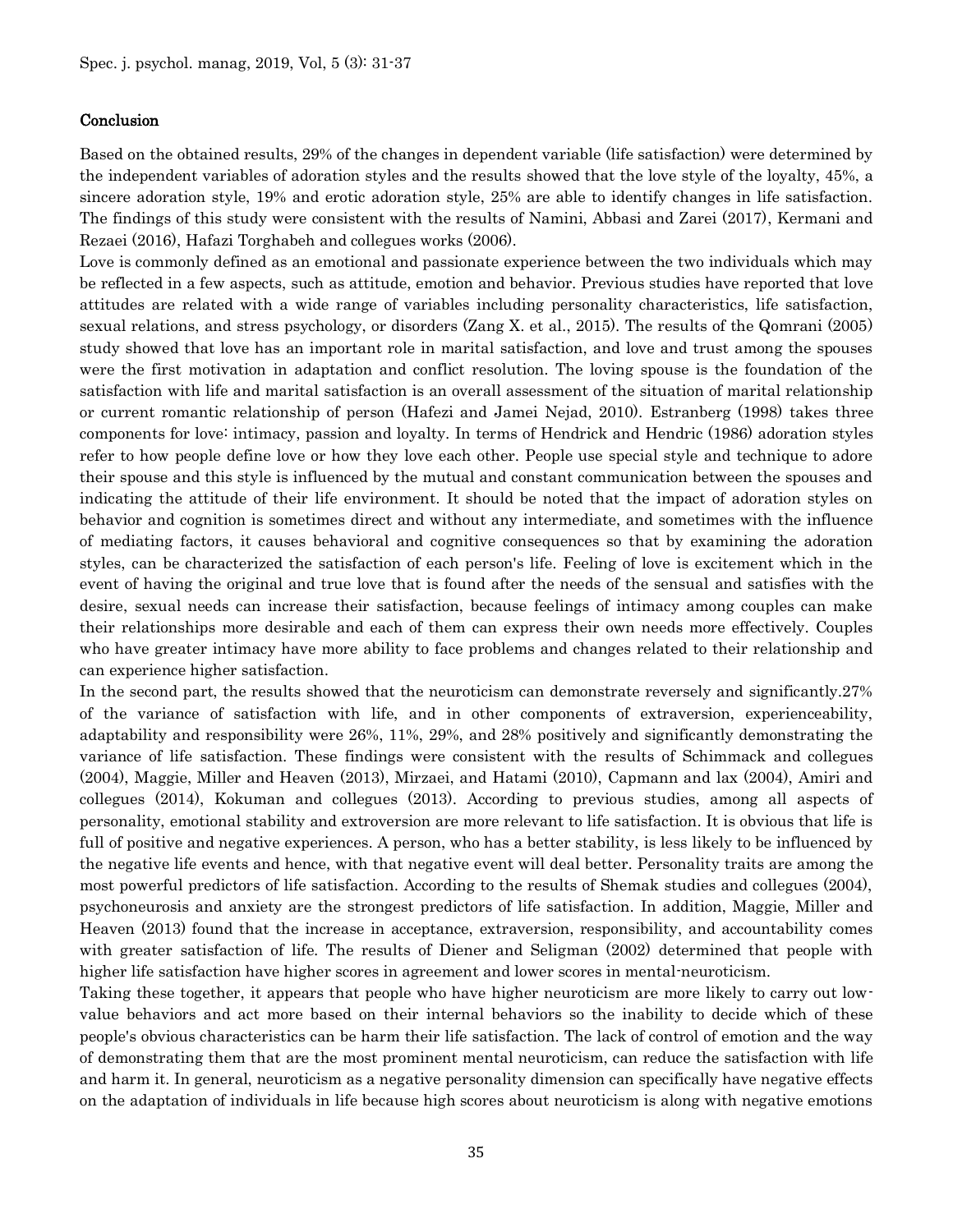and emotional instability such as fear, sadness, anger and guilt, those who score the higher are more aggressive and vulnerable and are also more prepared to show their anxiety in stressful situations.The results of this study are in accordance with other researches, such as Attari, Elahifard and Honarmand, 2006, keshavarz, 2003, Toieng and Campbell, 2007, Hendrick, 2008 and suggest that the use of the experience of couples is along with more satisfication of life. People who use the experience, the more easily they can understand others, also these people are curious, logical and have intellectual attitude. They tend to listen and understand other people's opinions. Intellectual people can also tolerate the hardships and respect the differences in the thoughts and behavior of others, thus, many conflicts are reduced, and agreement is increased.

Lack of control other variables that may have an impact on the results of this research was the main limitation of this study. In the next study, other variables such as demographic characteristics and socioeconomic status and other influential factors of subjects should also be considered.

#### References

- 1. Abolghasemi. A,& Taklavi Varaniyab. S. (2010). Resilience and perceived stress: predictors of life satisfaction in the students of success and failure. Procedia social and behavioral sciences. 5. 748–752.
- 2. Areizi, Abedi, and Amini. (2016). Meta-analysis of relationship between extraversion and marital satisfaction. Journal of Mental Health Principles, 18 (6), 305-312.
- 3. Bayani, Ali Asghar, Goodarzi, Hosnieh, Mohammad Kouchaki, Ashoor. (2005). The relationship between psychological well-being and general health in students of Islamic Azad University of Azad City (2005-2006). Knowledge and research in applied psychology-Islamic Azad University-Isfahan (Khorasgan) branch, (35), 153-164.
- 4. Cordova, J. V., Fleming, C. J., Morrill, M. I., Hawrilenko, M., Sollenberger, J. W., Harp, A. G., ... & Wachs, K. (2014). The Marriage Checkup: A randomized controlled trial of annual relationship health checkups. Journal of Consulting and Clinical Psychology, 82(4), 592.
- 5. Diener. E, Horwitz, J, & Emmon, R.A. (1985).Happiness of the very wealthy.Social Indicators Research.)16. (263-74.
- 6. Diener. E, Seligman. M. E. P. (2002). Very happy people. Psychological science. 13(1). 81-84.
- 7. Edalati A, Redzuan Mr. Perception of women towards family values and their marital satisfaction. Journal of American Science. 2010;6(4):132-7
- 8. Fotouhi Sekineh, and Aboulzade Abbas (2015). Relationship between personality dimensions and marital adjustment of couples: the mediating role of love styles. Quarterly educational Journal of Women and Family. 11 (35).
- 9. Gonzaga, G. C., Keltner, D., Londahl, E. A., & Smith, M. D. (2001). Love and the commitment problem in romantic relations and friendship. Journal of personality and social psychology, 81(2), 247.
- 10. Hafezi. Fariba and Jamei Nezhad, Farahnaz (2010), the relationship between love, positive affection, negative affection, and attachment styles with marital satisfaction among employees of national drilling Company in Khuzestan, new findings in psychology, University of Ahvaz.
- 11. Kavoosi, M. Ebadi, Z. & Moussavi, S. (2016). The Relationship between Self-efficacy and Marital Satisfaction among Married Students. International Journal of Pediatrics, 4(8), 3315-3321.
- 12. Kermani Mamazandi, Zahra, Rezaei, Ali Mohammad. (2016). Predicting the happiness of couples based on spiritual intelligence and adoration styles: the mediating role of marital adjustment. Journal of Positive psychology, 2 (4), 79-95.
- 13. Magee, C. A. Heaven, P. C. & Miller, L. M. (2013). Personality Change Predicts Self‐Reported Mental and Physical H ealth. Journal of Personality, 81(3), 324-334.